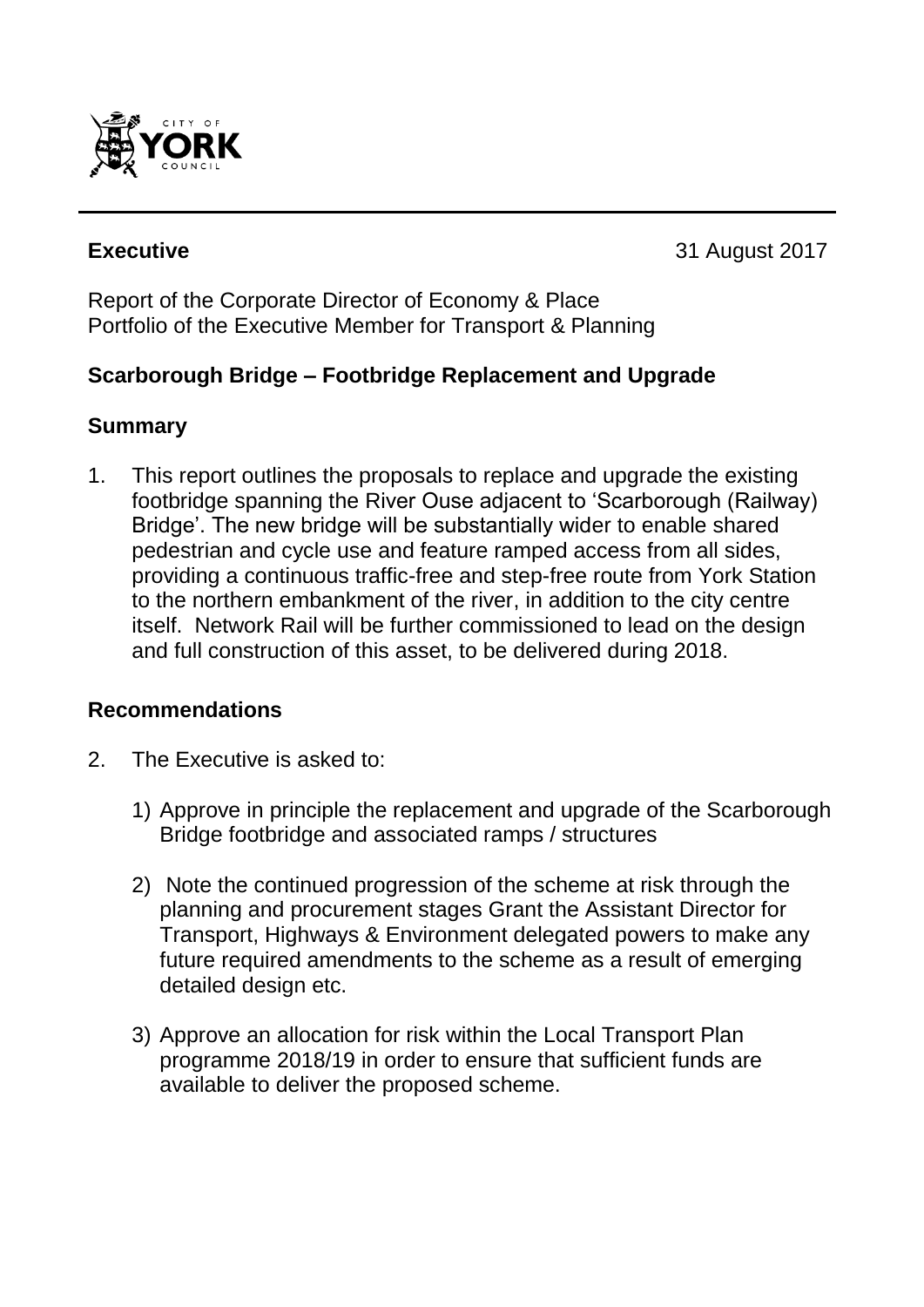4) Subject to funding agreements being agreed with other contributors and relevant planning consent being granted authorise the Assistant Director for Transport, Highways & Environment to progress the scheme including awarding contracts for the future delivery of the project.

Reason: The recommended replacement of the footbridge offers a unique opportunity to significantly improve one of a limited number of city centre river crossings and significantly improve access to the Railway Station and York Central Development site.

# **Background**

- 3. The original railway bridge over the river Ouse known as Stephenson's Scarborough Railway Bridge was opened in 1845 and remained in use for almost thirty years. This bridge originally had a public footpath between the two tracks reached by stairs inside each abutment. This rail bridge was renewed in 1875 using the original abutments and the central pier, although pedestrian access was moved to the outside of the bridge along the east side on a separate footbridge, and the abutment stairways were subsequently abandoned. This footbridge has remained to the present day.
- 4. The objective of this project is to improve the river crossing to provide:
	- A step free access across the river for pedestrians, cyclists, wheelchair users and people with pushchairs.
	- A wider bridge to increase crossing capacity and reduce the conflict between users.
	- A crossing accessible during high river levels.
	- A reduction of conflict between riverside path and bridge users at ground level.
	- Direct traffic free access between railway station and city centre via museum gardens
	- Reduction of cycle/vehicle conflict on Lendal Bridge
	- Improved sustainable access to the York Central site
- 5. Current usage surveys have shown that on average over 2,600 pedestrians and over 600 cyclists use the footbridge daily. At present cyclists have to lift / wheel their bikes up the steep narrow steps and the footbridge deck itself is only 1.3 metres wide. The footbridge is currently inaccessible for wheelchair users or others with mobility impairments. Additionally this river crossing becomes completely unusable when river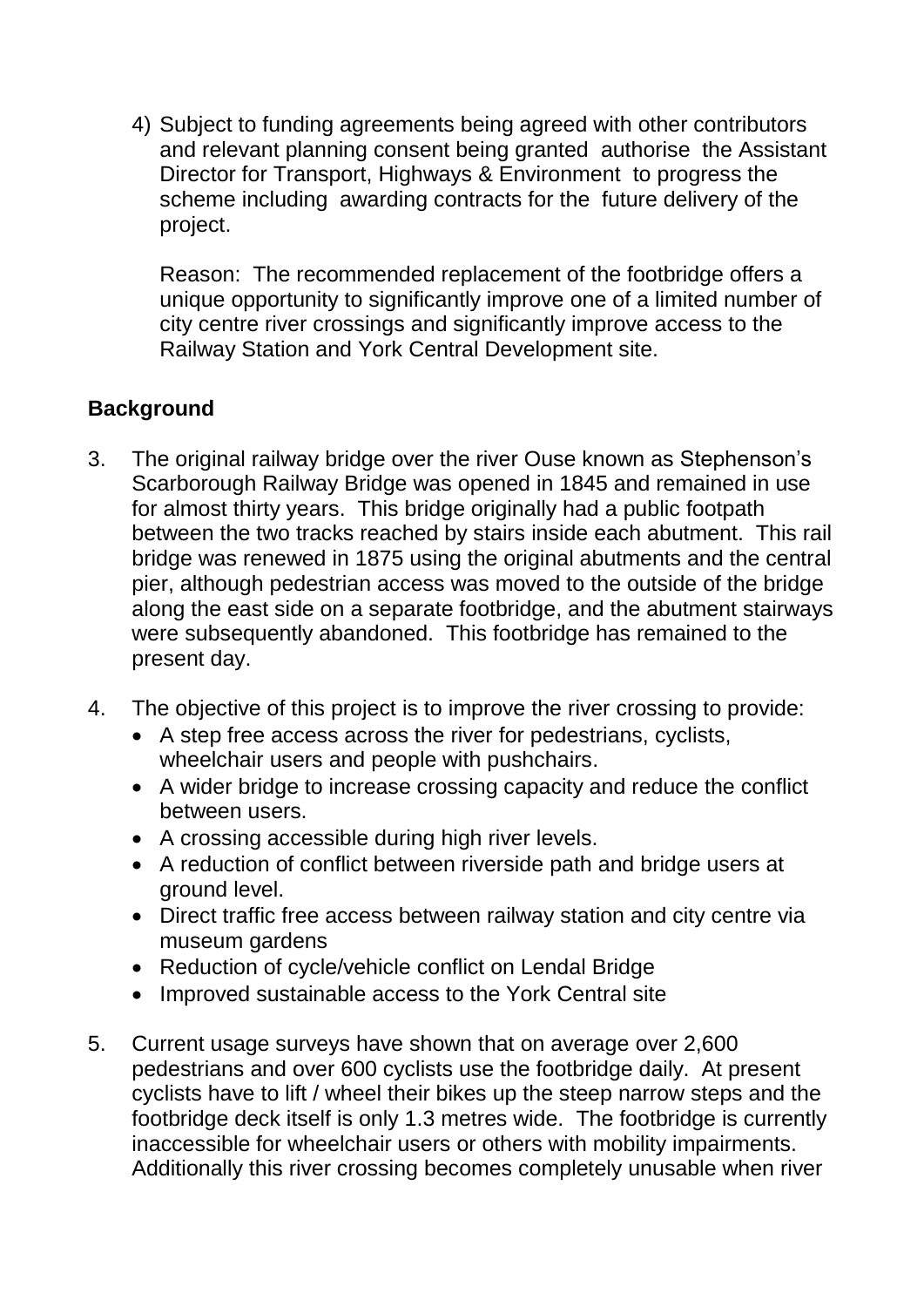levels are high as the current access is via the steps from the riverside paths.

- 6. An improved crossing at this location will provide a step-free, traffic-free access route via Museum Gardens direct between the Railway Station and the City Centre. A plan of the cycling connectivity which the river crossing provides is illustrated at Annex A. As shown, the crossing will also significantly improve the sustainable access options to the York Central site from the north of the river. In 2015 the Council successfully bid for a bridge upgrade scheme to be included in the West Yorkshire Combined Authority's Cycle City Ambition Grant programme. A match funding allocation of £1m was also included in the 2015/16 Capital Programme to enable the scheme to proceed.
- 7. City of York Council commissioned Network Rail during 2015/16 to carry out a GRIP2 feasibility report to investigate the possibility of providing a new shared-use pedestrian and cycle bridge adjacent to the existing Scarborough railway Bridge, replacing the existing inadequate footbridge. The report gave 3 concept design options for a new bridge:
	- a) A cable-stayed bridge supported from an upgraded central pier. However, this option was discounted due to the excessive impact loading required on the central pier.
	- b) A freestanding design featuring a single mastered suspension bridge with a 24 metre high steel mast set on the north bank of the river. However this option was also discounted due to its excessive cost and visual impact.
	- c) A simpler solution whereby the bridge is based on the simple structural concept of removing the existing footbridge and utilising its support position to accommodate a steel box beam off which the new bridge deck can be cantilevered. This option was considered to be the best balance of aesthetic design, structural simplicity and cost.
- 8. Following identification of a viable solution, as shown at Annex B, a subsequent GRIP3 option selection report was commissioned and undertaken by Network Rail. During this process significant work was undertaken on the proposed bridge design as well as in-depth investigative surveys in order to ascertain ground conditions and reduce risk to the programme.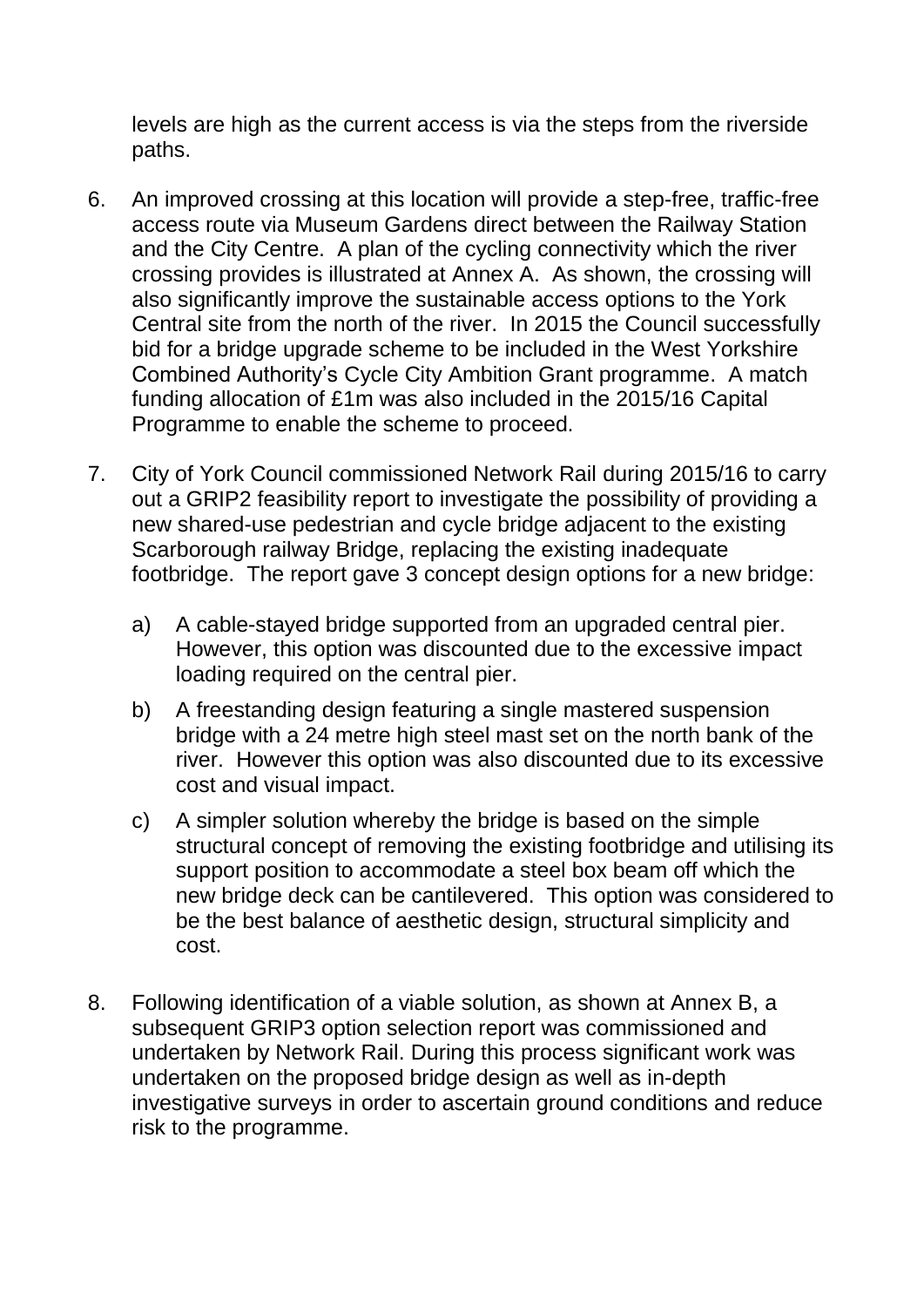- 9. The proposed upgraded bridge would provide a much wider bridge deck, increased to a width of 3.7 metres, with improved access. For the first time, the new bridge would be accessible for wheelchair users and those with mobility issues, as well as pedestrians with pushchairs or wheeling suitcases.
- 10. The proposal also includes for improved and wider links between the riverside paths and the new bridge, providing a more direct and convenient link between York Station, the off road cycle network, and the north side of the river. This would comprise 3.0 metre wide ramps / paths connecting to the south with the existing station access ramps from Post Office Lane. This layout is considered to provide the most cost effective solution with the best overall benefit for pedestrians and wheelchair users in the area travelling between the station and bridge whilst also providing a direct connection for cyclists between the riverside and the bridge. To the north a ramp will connect with the riverside and, if affordable, an additional spur will be provided northwards adjacent to Marygate car park. Stepped access from both riversides would also be provided. The ramp layout on the station Please see below section regarding stepped access to the bridge.
- 11. The proposed bridge and its associated access ramps are all to be restricted to a land area fully within the ownership of Network Rail. An existing area of land required for the northern ramp is currently leased to the Abbey Guest House (as a car park) by Network Rail on a short-term rolling contract. Constructive discussions have already been made with the owners of the Guest House.

Bridge deck width

- 12. An aspiration early in the design process was to provide as wide as possible usable bridge deck in order to accommodate the many anticipated users. Network Rail were asked to look at providing a 4.5 metre wide deck. However, even with the proposed reduction in weight as a result of removing the stone pilasters, the weight of the new bridge was found to exceed the capacity of the foundations when a 4.5 metre bridge deck was used, especially due to the eccentric loading.
- 13. The outline design work has confirmed that the existing bridge foundations only have the capacity to support a bridge deck of up to 3.7 metres in width. For information, the comparable Millennium Bridge (also shared-use) has a usable width of 4.0 metres.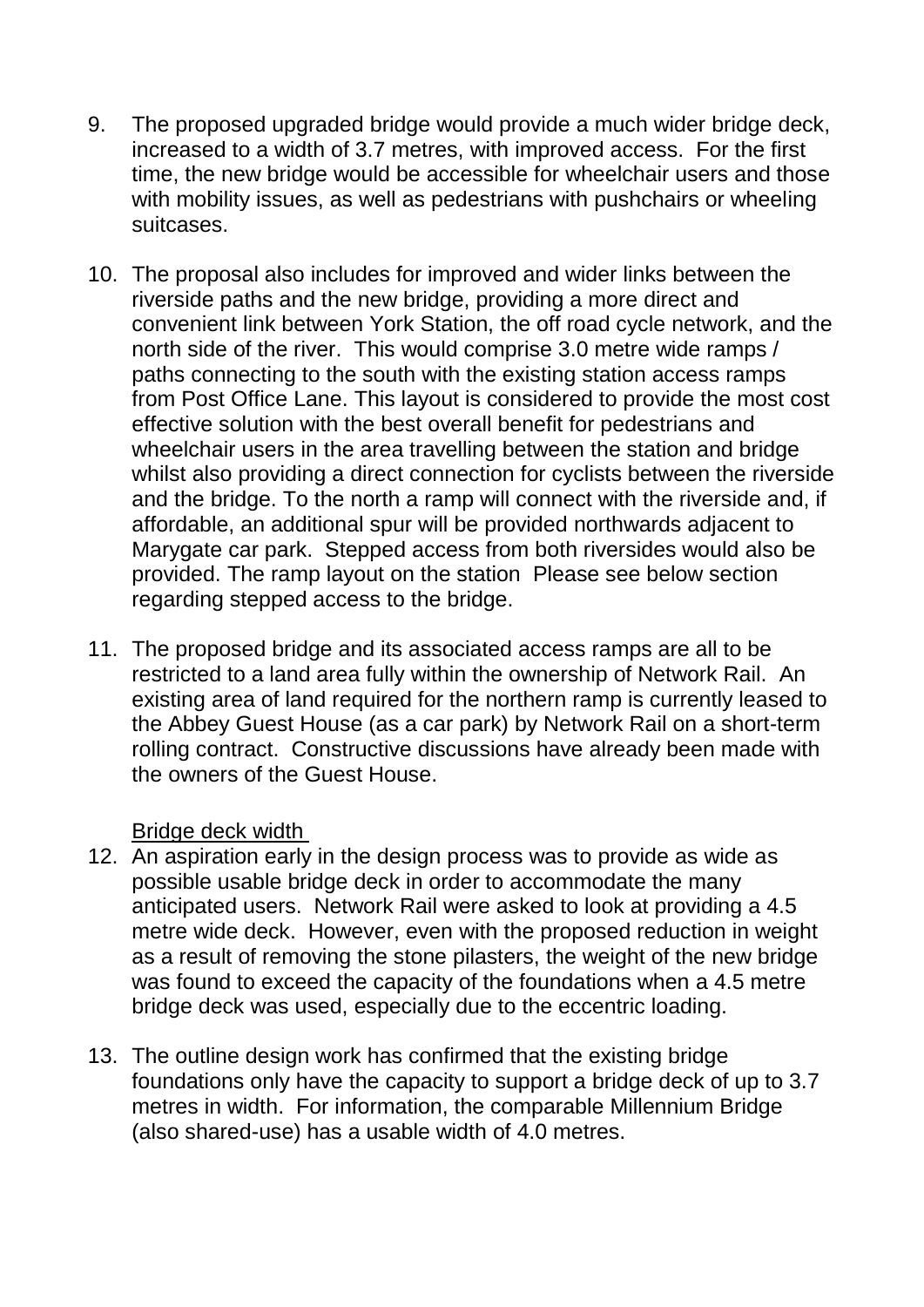#### Stepped access to the bridge

14. It is proposed to provide stepped access to the new bridge to allow access to the riverside paths. The objective is to provide steps at locations which minimise conflict between users on the bridge deck and at ground level. Two options have been considered for these steps:

> a) The preferred option is to construct new steps on the outside of the bridge. This would maintain a consistent bridge deck width and also encourages pedestrian flows to the balustrade side of the bridge which is likely to be favoured by most. Conflict at the riverside path level would also be significantly reduced. However it should be noted that the closure of the existing steps may be considered to be a loss of part of the existing bridge's history and character.

- b) Retain the existing steps which sit to the back of the bridge and are constructed as part of the abutment. The steps would require some refurbishment. However, these would cause a pinch point of the bridge deck as it passes the steps, down to approximately 2.3 metres (over 9 metres length). In addition the steps in this position would encourage pedestrian flows to the railway side of the new bridge rather than the balustrade overlooking the river which is likely to be favoured by most. Thus some cyclist and pedestrian conflict on the bridge deck is possible. The existing conflict between cyclists on the riverside path on the south side of the river and pedestrians at the bottom of the steps would remain but reduced if the lower part of the steps was turned to be parallel to the river.
- 15. It is proposed to progress the new steps option subject to the resolution of planning and technical issues.

#### Cost & Source of funding

16. The cost estimate prepared by Network Rail for the construction of the new bridge is £4.871million, including a £483k risk/contingency allowance. It is proposed to fund the scheme from a number of sources indicated in the following table: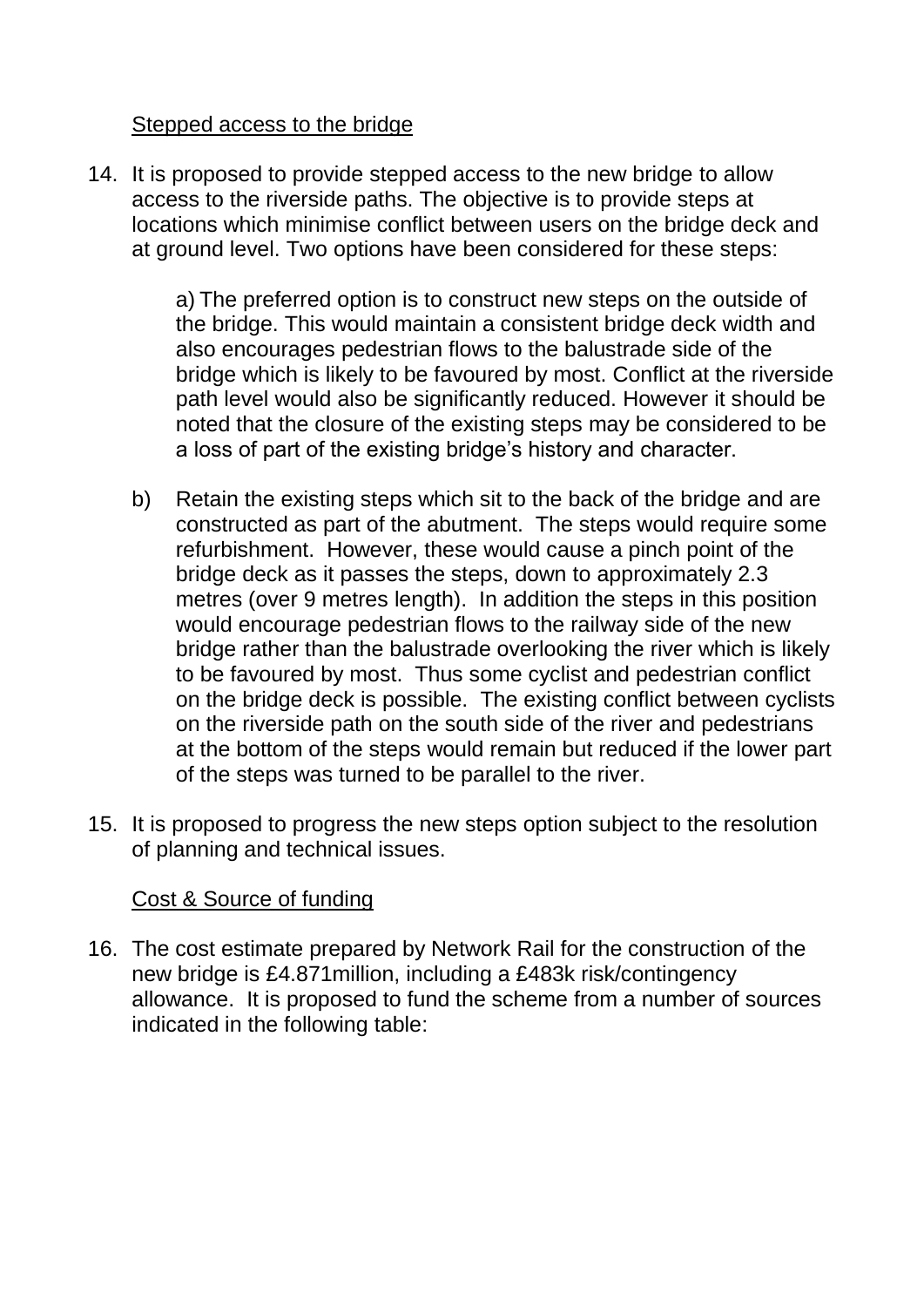| <b>Funding</b>                                                                                        | £k    |
|-------------------------------------------------------------------------------------------------------|-------|
| West Yorkshire Combined Authority: CityConnect<br>programme - tbc                                     | 1,935 |
| CYC: Capital Programme - existing                                                                     | 972   |
| York North Yorkshire East Riding Local Enterprise<br>Partnership (YNYER LEP): Local Growth Fund - tbc | 1,500 |
| CYC: Local Transport Plan (LTP) 2018/19 - proposed                                                    | 464   |
| <b>Total</b>                                                                                          | 4,871 |

#### Anticipated programme

- 17. Subject to agreement by the Executive, a high level indicative programme is illustrated below:
	- 31 August 2017: Executive Decision to Proceed subject to confirmation of funding
	- October 2017: WYCA and YNYER LEP Funding Decisions
	- November 2017– January 2018: Planning Application
	- March 2018: Award of contract for construction
	- January 2019: Completion

# Future ownership and maintenance

- 18. There have been initial discussions with Network Rail regarding the future ownership of the new bridge and associated structures, including who will be liable for future inspection and maintenance. The existing footbridge is currently owned and maintained by Network Rail.
- 19. The current proposal is for the new bridge to become a council owned asset with the new bridge and associated infrastructure maintenance obligations to be passed to CYC. All Network Rail owned land required for the construction of the new bridge will however remain in Network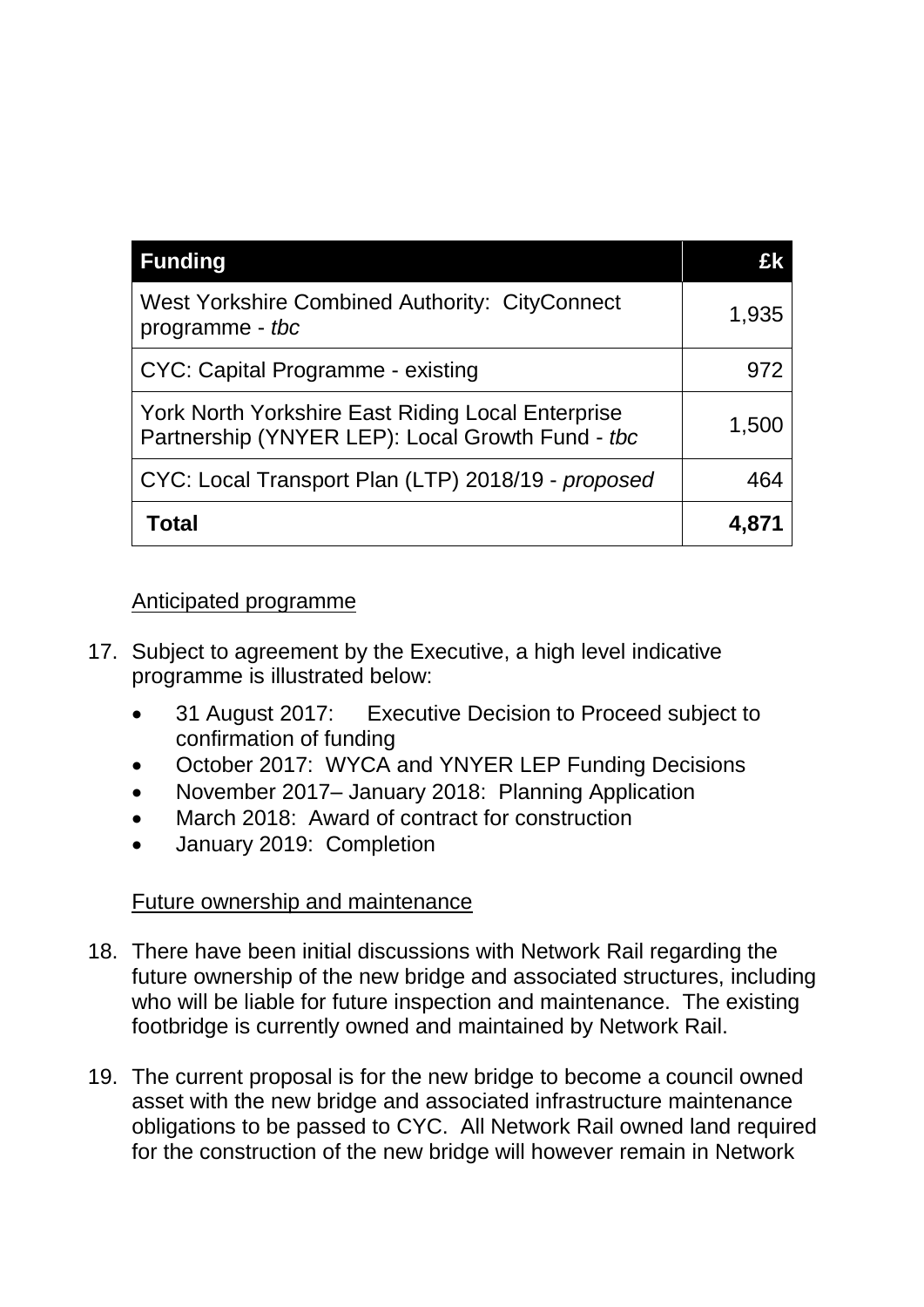Rail's freehold ownership. A commuted sum will be paid to the council by Network Rail for a proportion of future maintenance liabilities.

# **Consultation**

- 20. Public consultation was undertaken during July 2017, including a twoday public exhibit at York Station. 142 individual responses from members of the public and interested parties have been received. This included a petition with 16 signatories wishing to show support for the proposals. Specific points raised within the consultation have been collated into common themes and can be seen at Annex C along with an Officers response where applicable.
- 21. From the public consultation it is evident that there is clear support for the proposed new bridge, with 135 (of 142) comments stating their enthusiastic support for the project. Comparably, there were only two objections received.
- 22. The next most popular comments were concerning current difficulties experienced with the existing bridge and endorsing our proposals. Many responses were also received requesting that the option involving new steps on the outside of the bridge be taken forward to avoid the potential pinch point on the bridge deck.
- 23. Comments were also received from a number of stakeholders / organisations and these are summarised below:

**York Green Party** – Welcome the proposals as they would provide an accessible traffic free river crossing near the city centre, although not fully convinced that the space should be unsegregated. Would prefer to see new steps built on the outside of the bridge to remove the potential pinch points on the bridge deck and by the riverside archway. Would like to see Post Office Lane and Marygate Lane paths widened and well maintained, with access through the flood barrier improved. Would love to see a social space / platform / widening in the centre of the bridge for people to meet / admire and photograph the view etc.

**Micklegate Ward Planning Panel** – Supportive of the proposals and would like to see the option taken forward featuring the new steps on the outside of the bridge. Some concern over shared use.

**Sustrans** – Greatly welcome the proposals. Concern that the proposed width would be insufficient for future increased usage and would advocate a wider bridge deck. Favour new steps on the outside of the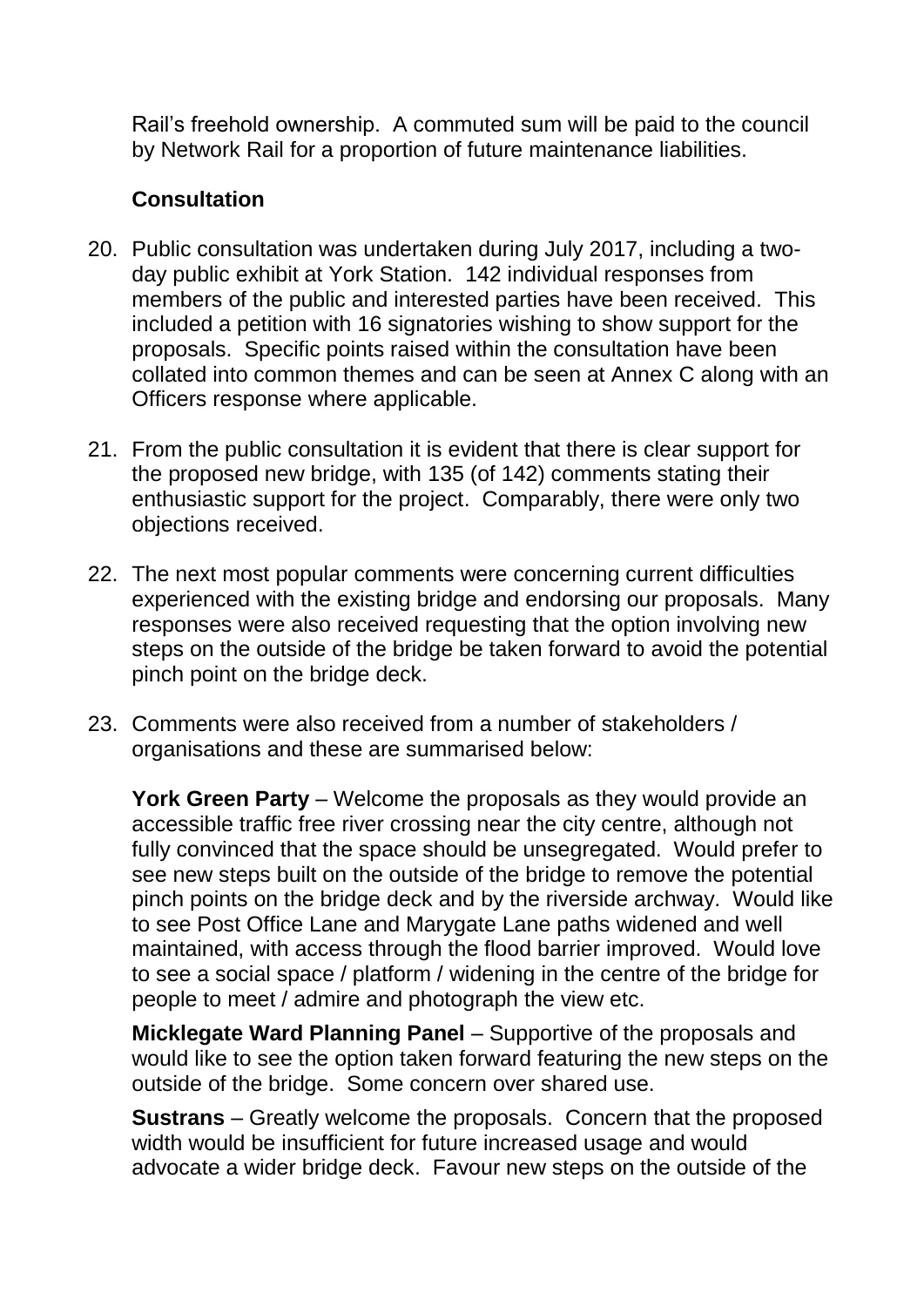bridge to remove the pinch point conflicts. Adjacent paths leading to the new bridge should be widened to cater for increased usage also.

**Cycling UK** – Supportive of the proposals. Anticipating greater surge in cyclists using this route and the northern station entrance, thus additional cycle parking would be required at this end of the station

**York Older People's Assembly** – Supportive of the proposals and considers them well thought through, catering for all possible users.

**York Health Walks** – Very welcoming of proposals. Requests that new steps be provided on the outside of the new bridge to avoid the potential pinch point conflict points on the bridge and the riverside archway.

**York Greenways** – Supportive and regards this as a really important transport link for the city. The fact that so many use the bridge now just goes to show the demand and the potential for increasing its use. *Submitted a 16 signatory petition showing their support.*

**Treemendous York** – Supportive of the proposals. Would like demarcation / segregation for users. Main concern is landscaping and any trees to be removed and the mitigation proposed to replace them.

**Abbey Guest House** – Welcomes the proposals to improve access to the station, although asks for the council to be thoughtful in its approach and mindful of the environmental impact this project will have on the area. Seeks assurances that new facility and landscaping will be well maintained. Bridge and ramps should be designed to deter antisocial behaviour including being well lit and patrolled / CCTV. Little hard landscaping preferred with greater planting / habitat. *Other concerns regarding future provision of car parking spaces are being addressed directly with the owners of the Abbey Guest House.*

# **Options**

- 24. There are 2 options available to the Executive:
	- 1) Approve in principle the replacement and upgrade of the Scarborough Bridge footbridge and associated ramps / structures. This option would also continue the progression of the scheme at risk through the planning and procurement stages with the commencement of delivery being subject to funding agreements being agreed with other contributors and relevant planning consent being granted. This is the recommended option.
	- 2) Do not approve the principle of replacing Scarborough Bridge.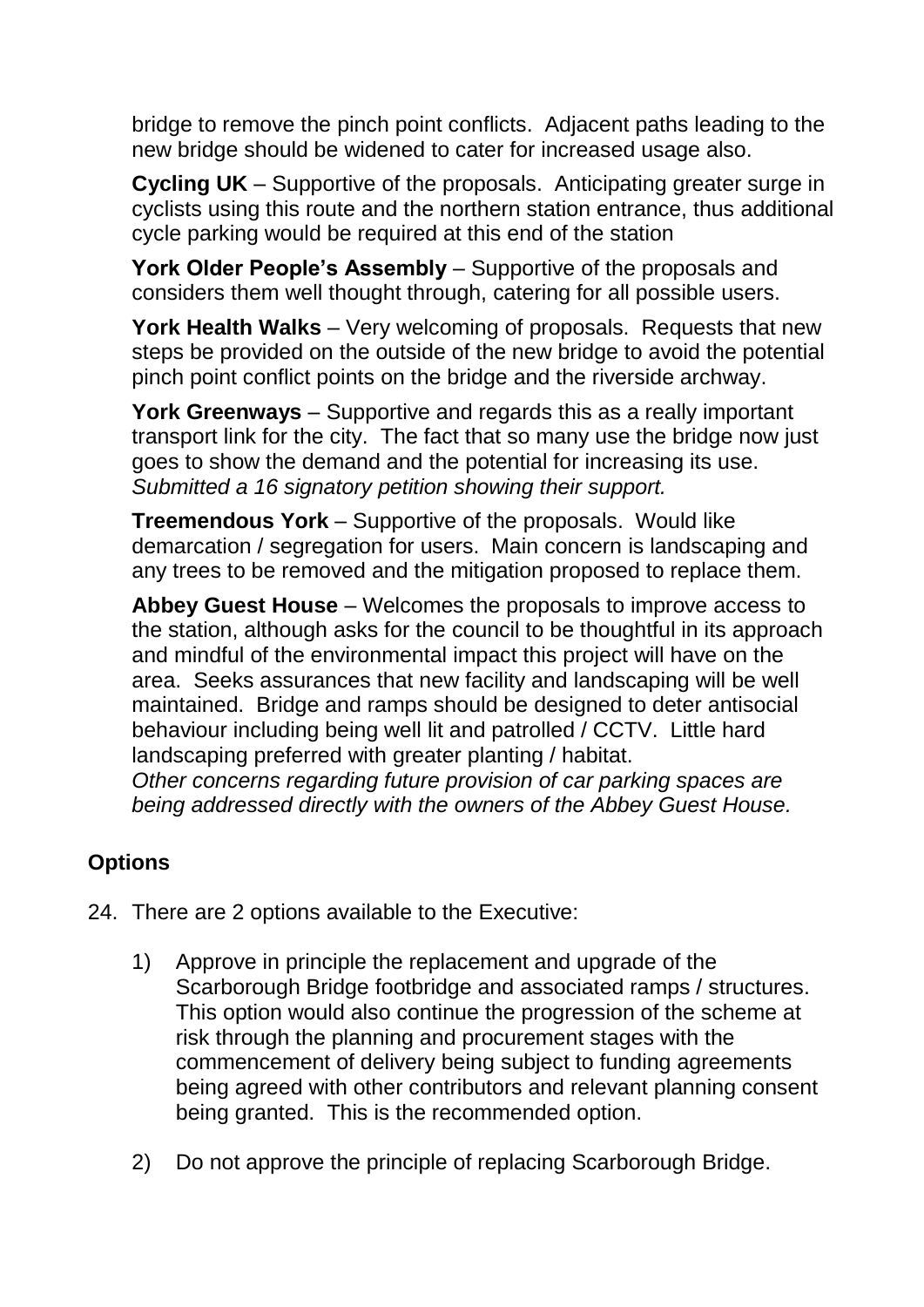# **Analysis**

- 25. It has been a long held aspiration to improve the accessibility of the river crossing at Scarborough Bridge with the only viable solution considered to be to replace the existing narrow footbridge with one which is much wider and more accessible. Following extensive investigatory and design work, a bridge design has now been produced which fulfils the objectives and which is affordable subject to the confirmation of contributions from other bodies.
- 26. Funding has been allocated within the Council's capital programme and provisional funding in principle has already been allocated to this scheme from a number of external sources. The funding from the West Yorkshire Combined Authority City Connect Programme is time dependent with the need for commencement on the delivery stage to be confirmed by March 2018. To ensure that the scheme is progressed to meet this deadline the planning and procurement stages will need to be progressed in advance of all of the funding being confirmed. The additional information available from this planning/procurement work would also be beneficial to secure alternative funding sources if the anticipated funding is not confirmed. To progress this option approval is sought to commence procurement of an appropriate design and build contractor to deliver the project. Approval for additional resources to cover risk using the Local Transport Plan programme 2018/19 is also requested in order to ensure that sufficient funds are available to deliver the proposed scheme.
- 27. Option 2, to do nothing to improve the footbridge, would mean that the opportunity to significantly improve the accessibility of the river crossing and connections into York Central York Station would be lost. Therefore this option is not recommended.

# **Council Plan**

28. "A Prosperous City For All"; "A Focus on Frontline Services". The proposed Scarborough Bridge upgrade supports the prosperity of the city by improving the effectiveness, safety and reliability of the transport network, which helps economic growth and the attractiveness for visitors and residents. Enhancements to the efficiency of the sustainable transport network in addition to promoting a traffic-free and safe access to and from the station and the York Central development site will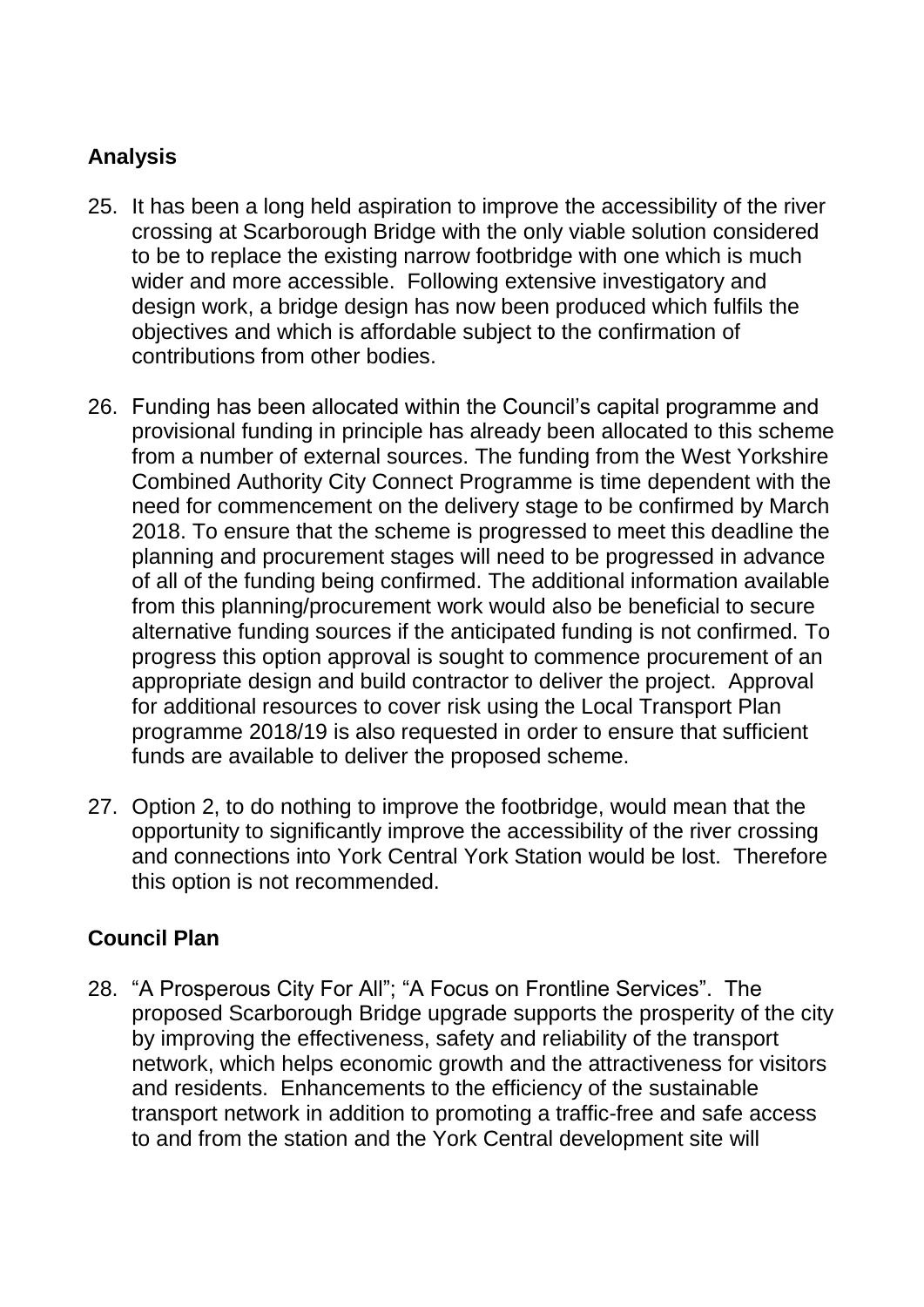improve the reliability and accessibility to other council services across the city.

#### **Implications**

#### **Financial**

29. The feasibility study undertaken by Network Rail indicates that the estimated cost of the proposed scheme is £4.871m including an allowance of approximately 10% for risk. It is proposed to fund the scheme from a variety of sources.

| <b>Funding</b>                          | £k    |
|-----------------------------------------|-------|
| CityConnect tbc                         | 1,935 |
| <b>CYC Capital Programme - Existing</b> | 972   |
| YNYER LEP tbc                           | 1,500 |
| CYC - LTP (2018/19)                     | 464   |
| <b>Total</b>                            | 4,871 |

- 30. The council allocated £1m (£972k remaining) in the capital programme in 2015/16 to match fund an allocation of £1.953m in the West Yorkshire City Connect programme for the delivery of the scheme by the end of 2017/18. Owing to cost pressures across the £52m West Yorkshire CityConnect programme a review is currently being undertaken with the funding for 4 schemes which were originally planned to be delivered at the end of the programme, including Scarborough Bridge, placed on a reserve list subject to confirmation at the end of October 2017.
- 31. The York North Yorkshire East Riding LEP successfully bid for funding for the York Central Development, including an allocation for an upgrade of Scarborough Bridge, from the Growth Fund. The success of the York Central development is dependent on maximising the number of trips into the site by sustainable means. The Scarborough Bridge Scheme will provide a high quality traffic free connection between the site and the north of the river including the City Centre. A detailed submission to confirm the £1.5m of funding for the Scarborough Bridge Scheme has been submitted with an expectation that a decision will be taken at the YNYER Infrastructure Committee on 4 October.
- 32. It is proposed to make use of £464k of currently unallocated 2018/19 Local Transport Plan funds to cover the risk element of the project. Alternative transport schemes will be brought forward for delivery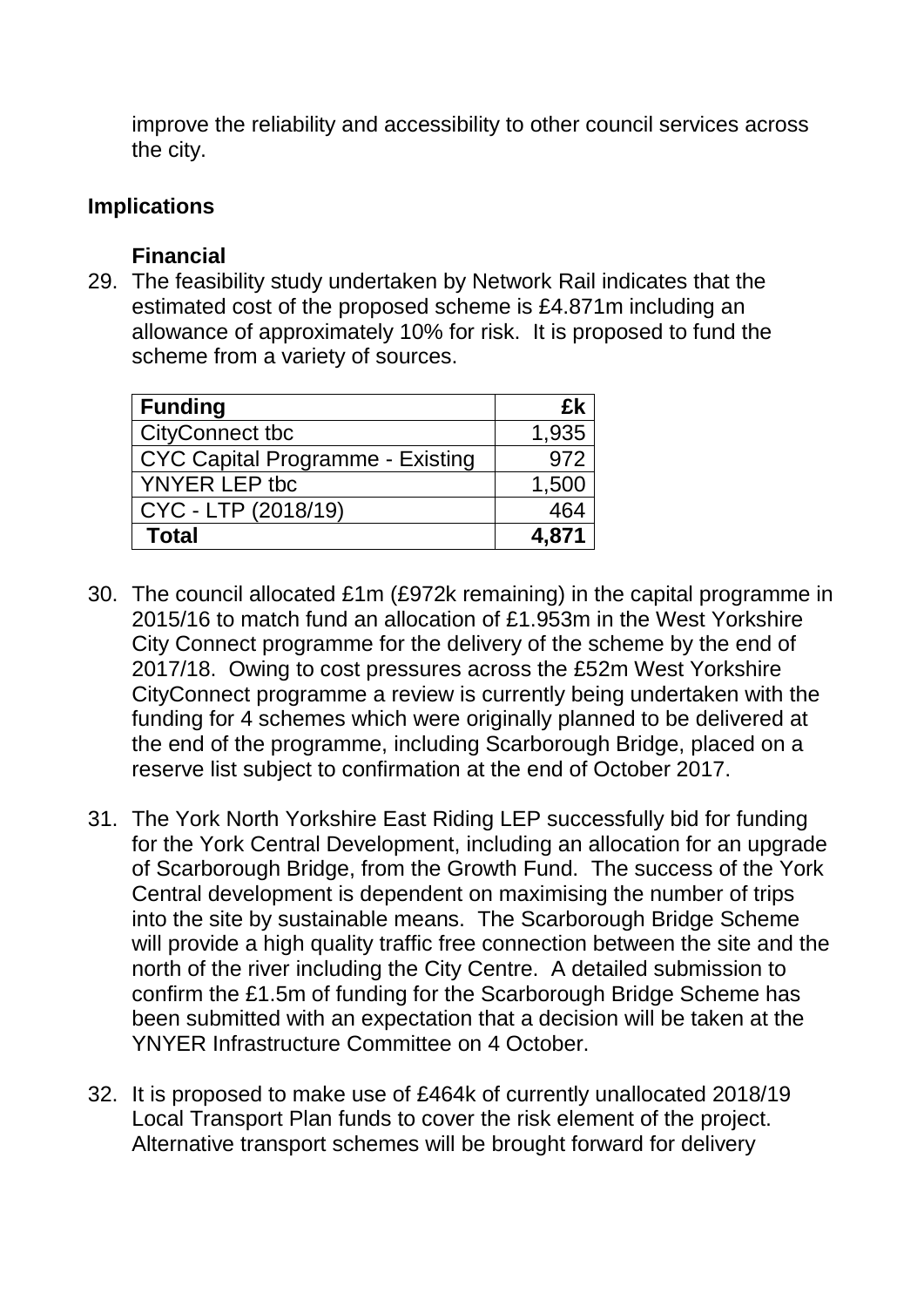depending upon the actual expenditure against the Scarborough Bridge scheme in 2018/19.

# **Human Resources**

33. There are no HR implications

# **One Planet Council / Equalities**

34. The new bridge and access ramps will be designed with equalities in mind. The main purpose of the project is to improve access for all users and promoting sustainable transport.

# **Legal**

35. The Council has powers under various legislation which allow for the construction of a bridge. It is noted that the main purpose of the project is to improve access for all users. Members are well aware of their duties under the Equality Act and, in particular, the duty to promote equality of opportunity. It will be particularly important to ensure that the design of the new bridge reflects this duty.

# **Crime and Disorder**

36. There are no Crime and Disorder implications.

# **Information Technology**

37. There are no Information Technology implications.

# **Property**

38. is proposed that the new bridge and associated structures (i.e. ramps and steps) will in the future be owned and maintained by City of York Council. However the land they would be constructed upon would remain Network Rail freehold.

# **Other**

39. Disruption during construction – Constructing a scheme of this size and complexity inevitably means a level of disruption to users of the existing footbridge. Access to and use of the existing footbridge will be maintained for as long as possible, but the river crossing will unavoidably be out of action for the period of construction requiring a temporary suspension of the public right of way which runs across it. Works will be scheduled and planned to minimise disruption where practicable and sufficient information and notice will be given to affected parties.